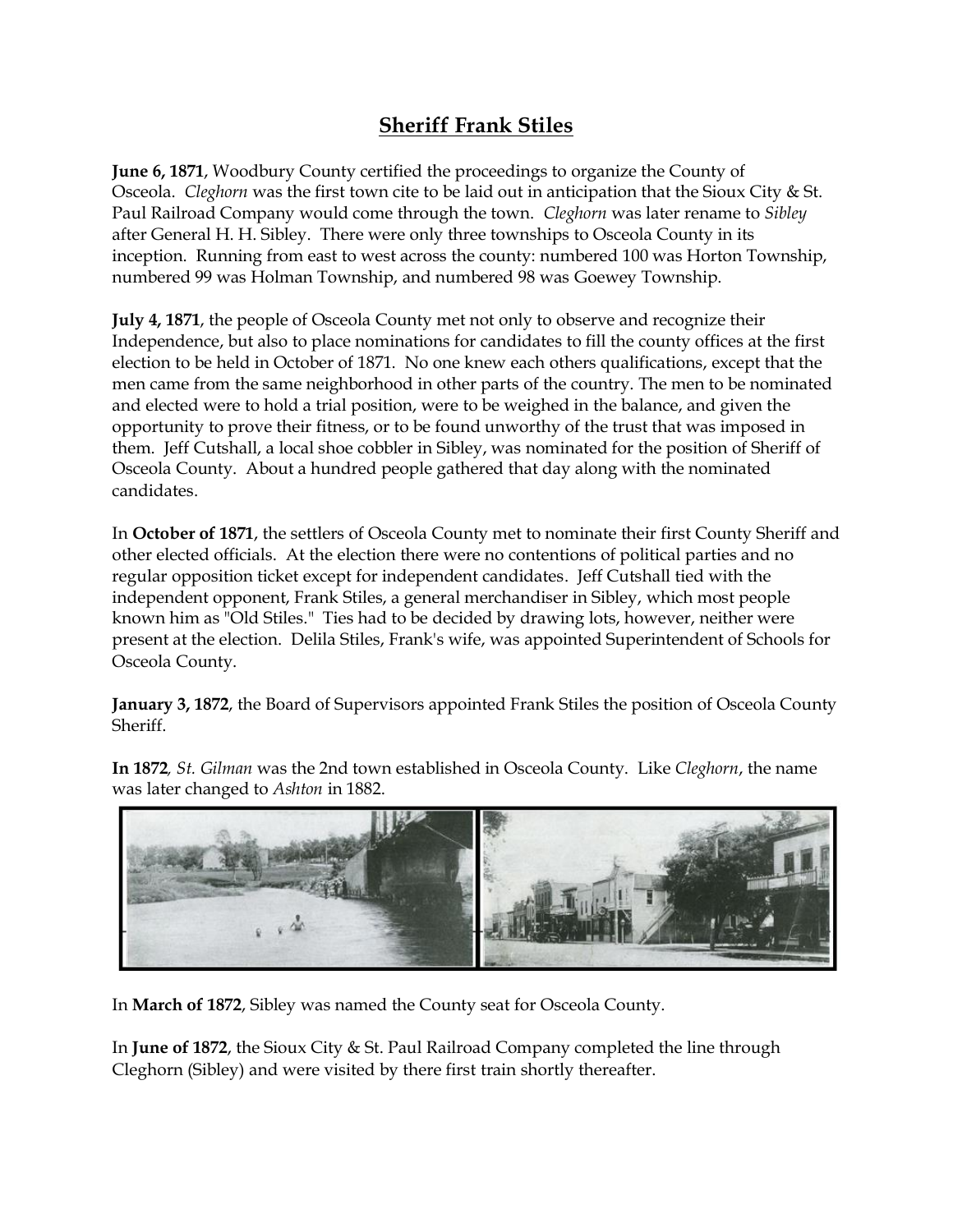In **July of 1872**, the first term of District Court was recorded for Osceola County with the honorable Henry Ford presiding in Sibley, Iowa. The first case on the calendar was L. F. Diefendorf vs. J. H. Winspear and others. Diefendorf was attempting to restrain J. H. Winspear, Sheriff Frank Stiles and others from building school houses in out of the way locations. In September of 1872, Diefendorf withdrew the action and the school house construction continued. There were 95 rural schools throughout Osceola County at one point in time. Many of these school houses later became residences for friends of county officials that belonged to the "*grafter gang*."

**July 18, 1872**, the Board of Supervisors fixed the sheriff's salary at \$200 per year.

**August 12, 1872**, the Board of Supervisors appointed Frank Stiles to survey the swamp lands of Osceola County, and his compensation was fixed at 10 cents an acre. The Board also made arrangement contracting the construction of Osceola County's first court house in the amount of \$3,447 to Henry Phringston. The court house was to be completed by November 1, 1872. On October 21, 1872, Henry Phringston was contracted to receive an additional \$1,053 to build a coal house, steps to the court house, one vane and flag staff, and to fit up room under the stairway. In all, the first Osceola County Court House would cost \$4,500.

**September 17, 1872**, Frank Stiles purchased handcuffs and leg irons in the amount of \$51.

**September 27, 1872**, the Board of Supervisors voted to divide Holman Township into two townships. Holman Township now encompassed section 99, range 42 and 41; section 99, range 40 and 39 was given the name of Ocheyedan Township. Until 1884, these two townships were referred to as East and West Ocheyedan.

**October 7, 1872**, the Board of Supervisors voted to divide Horton Township into three townships. Section 100, range 42 became Fenton Township; section 100, range 41 became Wilson Township; section 100, range 40 and 39 became Horton Township. Afterwards, by demand of the people in Fenton Township, the name was changed to Viola.

**Frank Stiles** was rumored to have belonged to a *"grafter gang"*. Like many new counties organized at that time, *grafters* and *looters*would prey upon newly organized counties and loot the county treasuries. The gang would place nominations for county positions and then import fraudulent voters to secure the positions at the fall election. J. H. Winspear, an attorney and newly elected official to the Osceola County Board of Supervisors, was said to be the head of the gang. A committee of 27 men was appointed to get the resignation of the mendacious members of the Board of Supervisors. The first home the posy visited was J. H. Winspear; however, Winspear was forewarned and secured protection from Sheriff Stiles. The committee went to another officials home, but that man too was forewarned and not at home. Sheriff Stiles deputized several men and armed them in hopes to keeping the peace. These deputized men were on 24 hour call. On one occasion the deputized men were congregated at a saloon in Sibley and placed there firearms along one wall. John H. Douglass, known as a witty Scotsman, called a friend over and gave the man certain instructions to be followed. A few minutes later, the deputized posy heard the shouts of "Fire!" They all went hurrying out of the saloon to see what all the commotion was about. While they were gone, Douglass came in through the back door and gathered up all the firearms and dumped them through a trap door in the floor, which